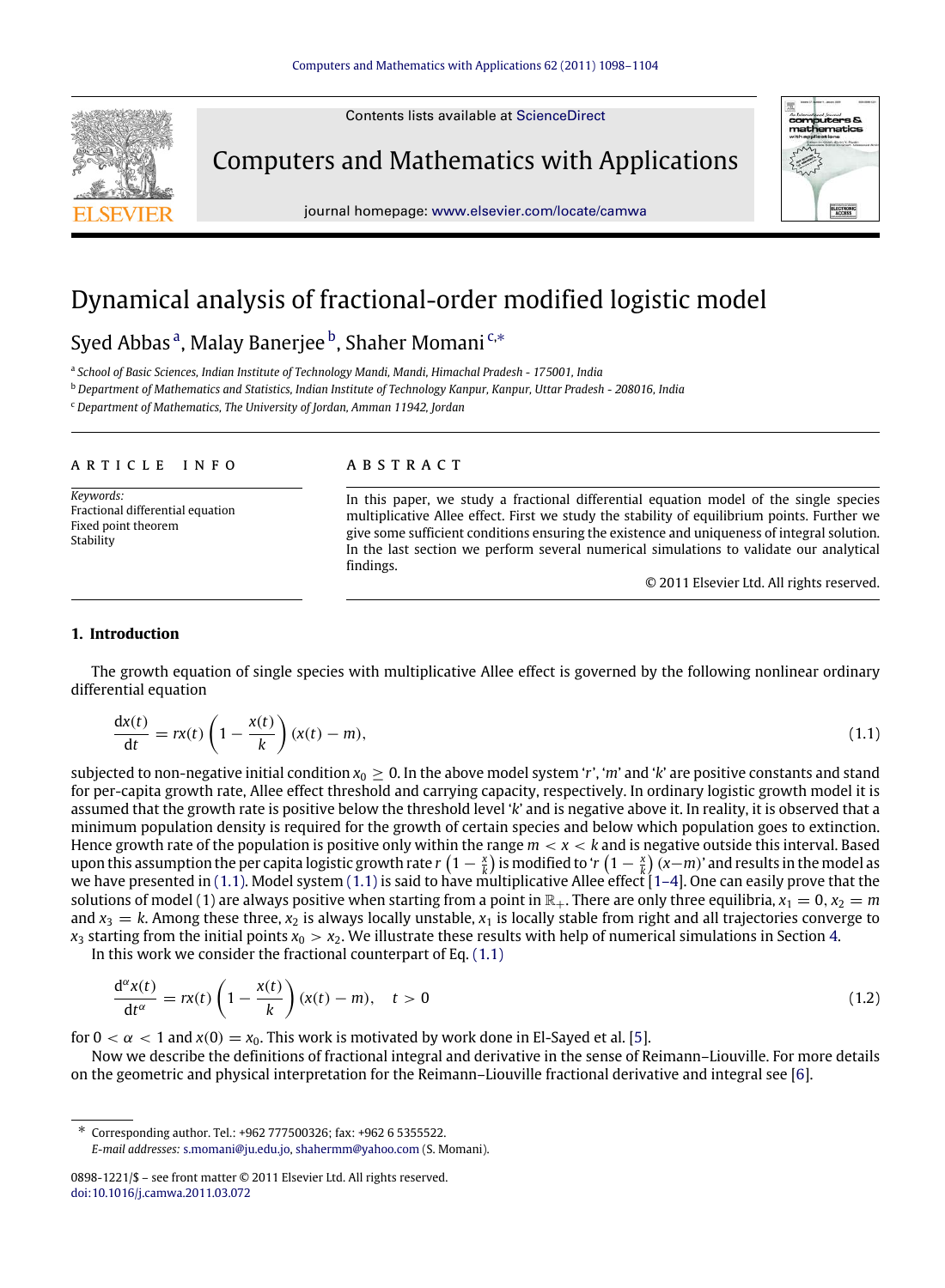**Definition 1.1.** The Reimann–Liouville fractional integral of order  $\alpha > 0$  of a function  $f : \mathbb{R}^+ \to \mathbb{R}$  is defined by

$$
I_0^{\alpha}f(t) = \frac{1}{\Gamma(\alpha)} \int_0^t (t-s)^{\alpha-1} f(s) \mathrm{d}s,
$$

provided the right side exists pointwise on  $\mathbb{R}^+$ . *Γ* is the gamma function. For instance, *I<sup>α</sup>f* exists for all  $\alpha > 0$ , when  $\hat{f}\in C^0(\mathbb R^+)\cap L^{\vec{1}}_{\rm loc}(\mathbb R^+);$  note also that when  $f\in C^0(\mathbb R^+_0)$  then  $I^\alpha f\in C^0(\mathbb R^+_0)$  and moreover  $I^\alpha f(0)=0.$ 

**Definition 1.2.** The Reimann–Liouville fractional derivative of order  $\alpha \in (0, 1)$  of a function  $f : \mathbb{R}^+ \to \mathbb{R}$  is given by

$$
\frac{d^{\alpha}}{dt^{\alpha}}f(t) = \frac{1}{\Gamma(1-\alpha)}\frac{d}{dt}\int_0^t (t-s)^{-\alpha}f(s)ds = \frac{d}{dt}I_0^{1-\alpha}f(t).
$$

Fractional differential equations are generalizations of ordinary differential equations to arbitrary non-integer orders. The origin of fractional calculus goes back to Newton and Leibniz in the seventeenth century. It is widely and efficiently used to describe many phenomena arising in engineering, physics, economy, and science. Recent investigations have shown that many physical systems can be represented more accurately through fractional derivative formulation [\[7,](#page-6-3)[8\]](#page-6-4). Fractional differential equations, therefore find numerous applications in the field of visco-elasticity, feed back amplifiers, electrical circuits, electro analytical chemistry, fractional multipoles, neuron modeling encompassing different branches of physics, chemistry and biological sciences [\[9,](#page-6-5)[6\]](#page-6-2). Magin [\[10\]](#page-6-6) used fractional calculus to model some complex dynamics in biological tissues. There have been many excellent books and monographs available on this field [\[6,](#page-6-2)[11–17\]](#page-6-7). In [\[14\]](#page-6-8), the authors gave the most recent and up-to-date developments on fractional differential and fractional integro-differential equations with applications involving many different potentially useful operators of fractional calculus. Recently many mathematicians and scientists worked on the problem of existence and uniqueness of solutions of fractional differential equations, see [\[18–22\]](#page-6-9). In this work, we discuss the existence and uniqueness of solution for our model system [\(1.2\).](#page-0-5)

# **2. Stability analysis**

Consider the function

$$
f(x(t)) = rx(t)\left(1 - \frac{x(t)}{k}\right)(x(t) - m).
$$

To evaluate the equilibrium points, consider  $\frac{d^{\alpha}x(t)}{dt^{\alpha}}=0$ , which implies that  $f_1(x^*)=0$ . Now we first discuss the stability analysis of the model system [\(1.2\).](#page-0-5) Let us perturb the equilibrium point by adding a positive term  $\epsilon(t)$ , that is

$$
x(t) = x^* + \epsilon(t).
$$

We get out system for any *f*

$$
\frac{d^{\alpha}}{dt^{\alpha}}(x^* + \epsilon) = f(x^* + \epsilon),
$$

which gives

$$
\frac{\mathrm{d}^{\alpha}\epsilon(t)}{\mathrm{d}t^{\alpha}}=f(x^*+\epsilon).
$$

Using a Taylor series expansion, we get

$$
f(x^* + \epsilon) = f(x^*) + f'(x^*)\epsilon + \cdots,
$$

which implies

$$
f(x^* + \epsilon) \simeq f'(x^*)\epsilon.
$$

Thus we have

$$
\frac{d^{\alpha}\epsilon(t)}{dt^{\alpha}}\simeq f'(x^*)\epsilon(t), \quad t>0 \qquad \epsilon(0)=x_0-x^*.
$$

Thus we can easily deduce that if the solution exists for the above systems, then as  $\epsilon(t)$  increases the equilibrium point  $x^*$ becomes unstable. The equilibrium point is locally asymptotically stable if  $\epsilon(t)$  is decreasing.

It is also to note that if we replace  $x$  by  $x + x^*$ , in Eq. [\(1.2\),](#page-0-5) then the linear part is given by

$$
\frac{d^{\alpha}x}{dt^{\alpha}} = r\left(2\left(1 + \frac{m}{k}\right)x^* - \frac{3}{k}x^{*^2} - m\right)x, \quad t > 0.
$$
\n(2.3)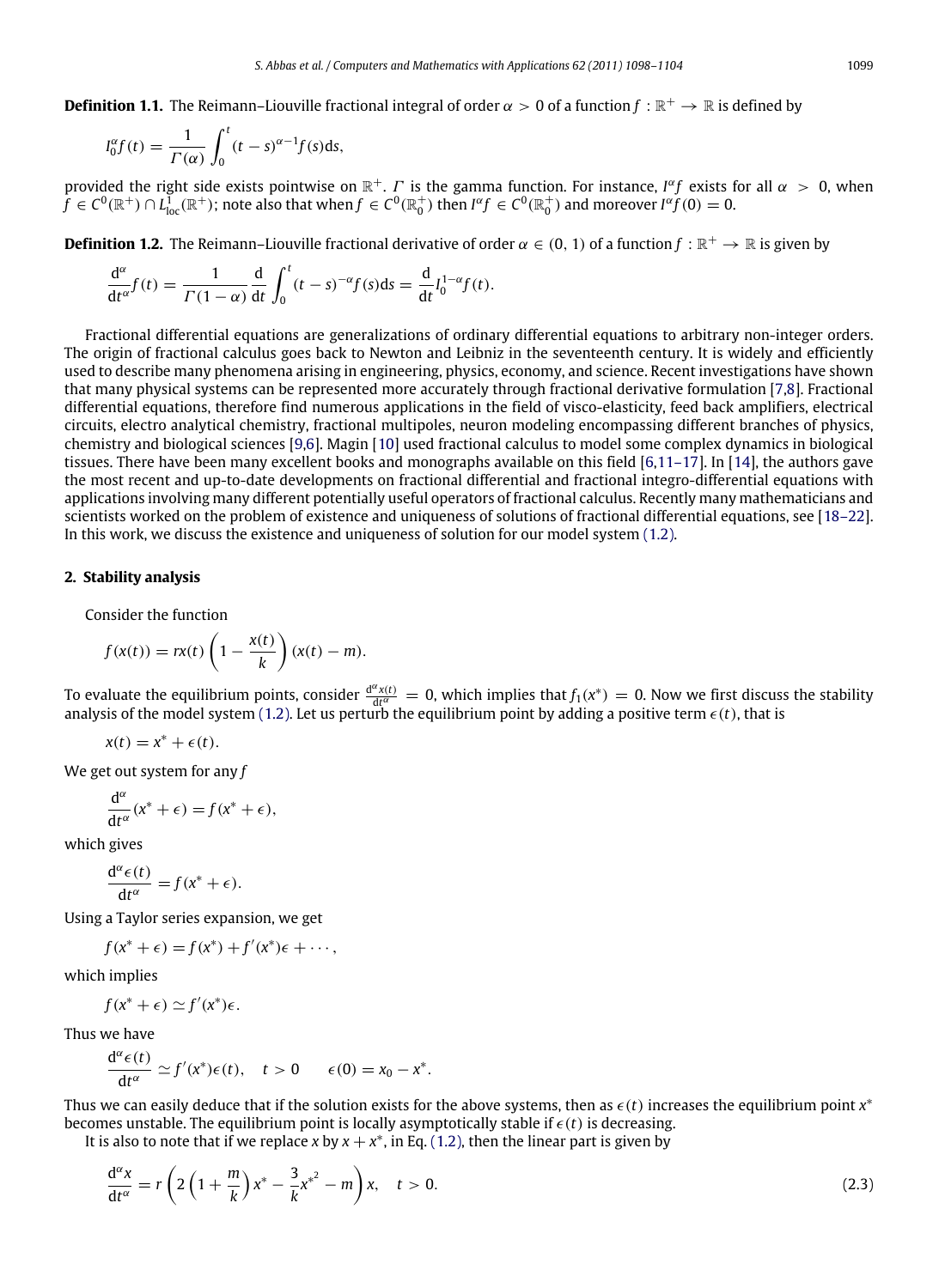One can easily check that the above expression is the same as

$$
\frac{d^{\alpha}x}{dt^{\alpha}} = f'(x^*)x, \quad t > 0.
$$
\n(2.4)

Thus, in order to check the stability of the equilibrium points, we need to check the nature of  $f'$  at that point.

It is easy to see that the Eq. [\(1.2\)](#page-0-5) has three equilibrium points  $x_1 = 0$ ,  $x_2 = m$  and  $x_3 = k$ . In order to study the stability, we calculate

$$
f'(x(t)) = r\left(1 - \frac{x(t)}{k}\right)(x(t) - m) + rx(t)\left(1 - \frac{x(t)}{k}\right) - \frac{r}{k}x(t)(x(t) - m).
$$

Now we get

$$
f'(0) = -rm
$$
,  $f'(m) = rm\left(1 - \frac{m}{k}\right)$ ,  $f'(k) = -r(k - m)$ .

For the first equilibrium point, consider the problem,

$$
\frac{d^{\alpha}\epsilon(t)}{dt^{\alpha}} = f'(x^* = 0)\epsilon(t) = -rm\(\epsilon t), \quad t > 0 \quad \epsilon(0) = x_0.
$$

The solution of the problem is given by

$$
\epsilon(t) = \sum_{0}^{\infty} \frac{(-rm)^n t^{n\alpha}}{\Gamma(n\alpha + 1)} x_0.
$$

As *r*, *m*, *k* are positive constants and *m* < *k*, we have

$$
f'(0) < 0, \qquad f'(m) > 0, \qquad f'(k) < 0.
$$

Thus  $x_1 = 0$  is asymptotically stable. For  $x_2 = m$ , we have

$$
\frac{d^{\alpha}\epsilon(t)}{dt^{\alpha}} = f'(x^*) = m\epsilon(t) = rm\left(1 - \frac{m}{k}\right)\epsilon(t), \quad t > 0 \quad \epsilon(0) = x_0 - m.
$$

The solution of the problem is given by

$$
\epsilon(t) = \sum_{0}^{\infty} \frac{\left(r m \left(1 - \frac{m}{k}\right)\right)^n t^{n\alpha}}{\Gamma(n\alpha + 1)} (x_0 - m).
$$

Hence the equilibrium point  $x_2 = m$  is unstable. Now for the third equilibrium point we have

$$
\frac{d^{\alpha}\epsilon(t)}{dt^{\alpha}} = f'(x^* = k)\epsilon(t) = -r(k-m)\epsilon(t), \quad t > 0 \quad \epsilon(0) = x_0 - k.
$$

The solution of the problem is given by

$$
\epsilon(t) = \sum_{0}^{\infty} \frac{(-r(k-m))^n t^{n\alpha}}{\Gamma(n\alpha+1)} (x_0 - k).
$$

Hence the equilibrium point  $x_3 = k$  is asymptotically stable.

# **3. Existence and uniqueness of the solution**

Define  $C(I)$  be the class of continuous functions on  $I = [0, T]$  for  $T < \infty$ , with norm

$$
||x|| = \sup_{t} |e^{-Nt}x(t)|, \quad N > 0.
$$

It is easy to see that the norm  $\|\cdot\|$  is equivalent to the supremum norm  $\sup_{t} |x(t)|$ .

Now we prove the existence and uniqueness of the solution of problem [\(1.2\).](#page-0-5) By a solution of [\(1.2\),](#page-0-5) we mean that

 $\bullet$  (*t*, *x*(*t*)) ∈ *D*, *t* ∈ *I* where *D* = *I* × *B* = {*x* ∈ ℝ : |*x*| ≤ *b*},

• 
$$
x(t)
$$
 satisfies (1.2).

**Theorem.** *The model* [\(1.2\)](#page-0-5) *has a unique solution*  $x \in C(I)$  *provided* 

$$
\frac{r}{N^{\alpha-1}}\left(-m+\left(1+\frac{m}{k}\right)2b+\frac{b^2}{k}\right)<1.
$$

**Proof.** The model [\(1.2\)](#page-0-5) can be written as

$$
I^{1-\alpha} \frac{dx(t)}{dt} = rx(t) \left(1 - \frac{x(t)}{k}\right) (x(t) - m).
$$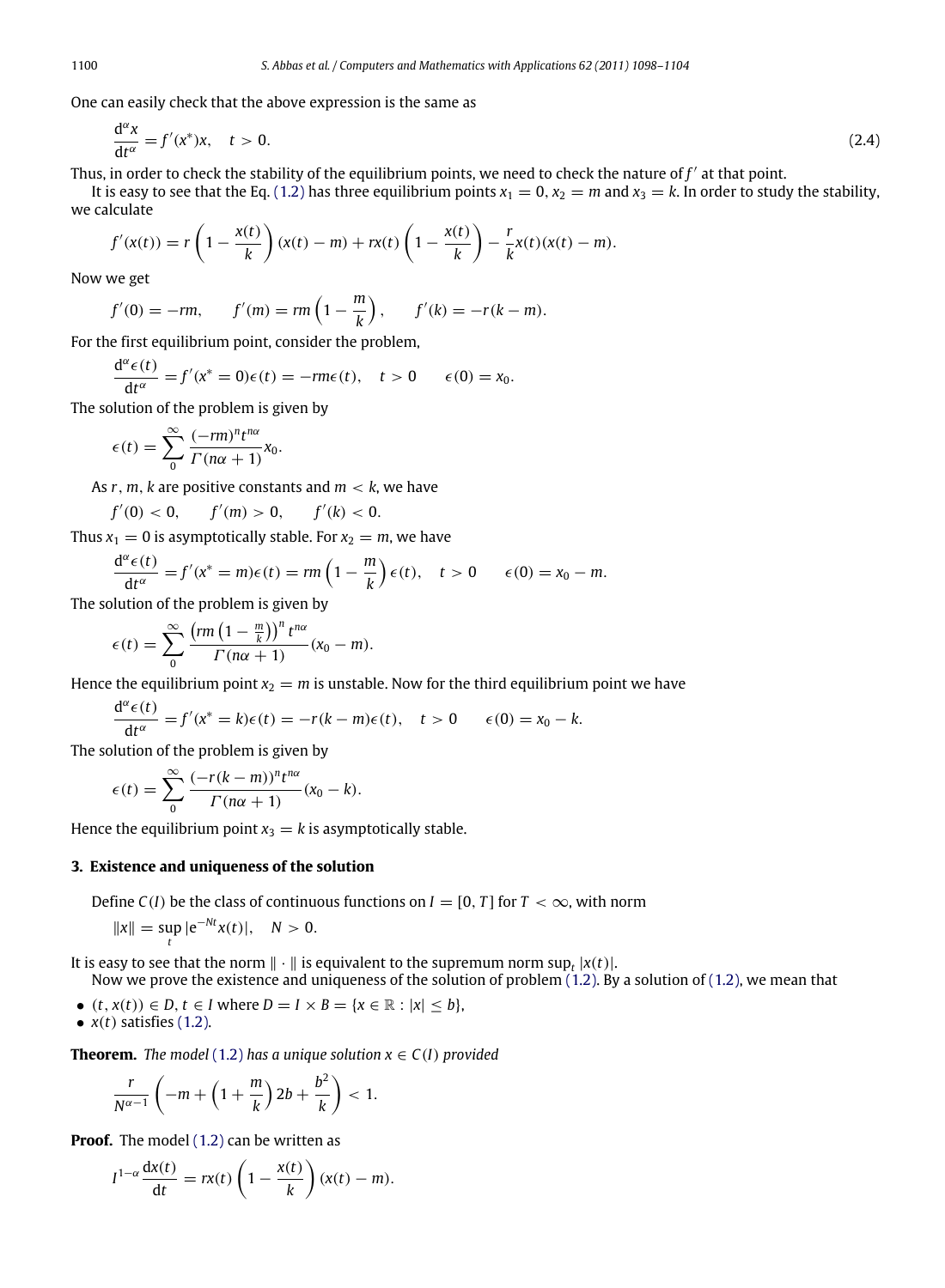By the operation  $I^{\alpha}$  on both sides of the above equation, we get

$$
x(t) - x_0 = I^{\alpha} \left( r x(t) \left( 1 - \frac{x(t)}{k} \right) (x(t) - m) \right).
$$
\n(3.5)

Define the operator  $F: C(I) \to C(I)$  by

<span id="page-3-0"></span>
$$
Fx(t) = x_0 + I^{\alpha}\left(rx(t)\left(1 - \frac{x(t)}{k}\right)(x(t) - m)\right).
$$

We can easily see that

$$
f(x(t)) - f(y(t)) = rx(t) \left(1 - \frac{x(t)}{k}\right) (x(t) - m) - ry(t) \left(1 - \frac{y(t)}{k}\right) (y(t) - m)
$$
  
\n
$$
= -m(x(t) - y(t)) + \left(1 + \frac{m}{k}\right) (x^{2}(t) - y^{2}(t)) - \frac{1}{k} (x^{3}(t) - y^{3}(t))
$$
  
\n
$$
= (x(t) - y(t)) \left( -m + \left(1 + \frac{m}{k}\right) (x(t) + y(t)) - \frac{1}{k} (x^{2}(t) + y^{2}(t) + x(t)y(t))\right)
$$
  
\n
$$
= (x(t) - y(t)) \left( -m + \left(1 + \frac{m}{k}\right) (x(t) + y(t)) - \frac{1}{k} ((x(t) - y(t))^{2} - x(t)y(t))\right).
$$
\n(3.6)

For  $x, y \in B$ , we have

$$
e^{-Nt}(Fx(t) - Fy(t)) = re^{-Nt}I^{\alpha}(x(t) - y(t)) \left( -m + \left(1 + \frac{m}{k}\right)(x(t) + y(t)) - \frac{1}{k}((x(t) - y(t))^2 - x(t)y(t))\right)
$$
  

$$
\times \frac{r}{\Gamma(\alpha)} \int_0^t (t - s)^{\alpha - 1} e^{-N(t - s)} (x(s) - y(s))
$$
  

$$
\times \left( -m + \left(1 + \frac{m}{k}\right)(x(s) + y(s)) - \frac{1}{k}((x(s) - y(s))^2 - x(s)y(s))\right) e^{-Ns} ds.
$$
 (3.7)

Hence by the definition of defining *C*(*I*), we have

$$
||Fx - Fy|| \le \frac{r}{\Gamma(\alpha)} \left( -m + \left( 1 + \frac{m}{k} \right) 2b + \frac{b^2}{k} \right) ||x - y|| \int_0^t (t - s)^{\alpha - 1} e^{-N(t - s)} ds
$$
  
\n
$$
\le \frac{r}{\Gamma(\alpha)} \left( -m + \left( 1 + \frac{m}{k} \right) 2b + \frac{b^2}{k} \right) ||x - y|| \int_0^\infty (s)^{\alpha - 1} e^{-Ns} ds
$$
  
\n
$$
\le \frac{r}{N^{\alpha - 1}} \left( -m + \left( 1 + \frac{m}{k} \right) 2b + \frac{b^2}{k} \right) ||x - y||.
$$
\n(3.8)

Thus for *N* large enough, we have

$$
\frac{r}{N^{\alpha-1}}\left(-m+\left(1+\frac{m}{k}\right)2b+\frac{b^2}{k}\right)<1.
$$

Thus the operator *F* has a fixed point and hence the integral equation has a unique solution  $x \in C(I)$ .

$$
x(t) = x_0 + r \left[ \frac{t^{\alpha - 1}}{\Gamma(\alpha)} \left( x_0 \left( 1 - \frac{x_0}{k} \right) (x_0 - m) \right) + I^{\alpha + 1} \frac{d}{dt} x(t) \left( \left( 1 - \frac{x(t)}{k} \right) (x(t) - m) \right) \right]
$$
  
=  $x_0 + r \left[ \frac{t^{\alpha - 1}}{\Gamma(\alpha)} \left( x_0 \left( 1 - \frac{x_0}{k} \right) (x_0 - m) \right) + I^{\alpha + 1} \left( -mx'(t) + 2 \left( 1 + \frac{m}{k} \right) x(t) x'(t) - \frac{3}{k} x^2(t) x'(t) \right) \right].$  (3.9)

Thus

$$
\frac{dx}{dt} = r \left[ \frac{t^{\alpha-1}}{\Gamma(\alpha)} \left( x_0 \left( 1 - \frac{x_0}{k} \right) (x_0 - m) \right) + I^{\alpha} \left( -mx'(t) + 2 \left( 1 + \frac{m}{k} \right) x(t) x'(t) - \frac{3}{k} x^2(t) x'(t) \right) \right].
$$

Applying e−*Nt* on both side of the above equation we get

$$
e^{-Nt}x'(t) = re^{-Nt}\left[\frac{t^{\alpha-1}}{\Gamma(\alpha)}\left(x_0\left(1-\frac{x_0}{k}\right)(x_0-m)\right) + I^{\alpha}\left(-mx'(t) + 2\left(1+\frac{m}{k}\right)x(t)x'(t) - \frac{3}{k}x^2(t)x'(t)\right)\right]
$$

which implies that  $x' \in C(I_{\sigma})$  for some  $\sigma > 0$ .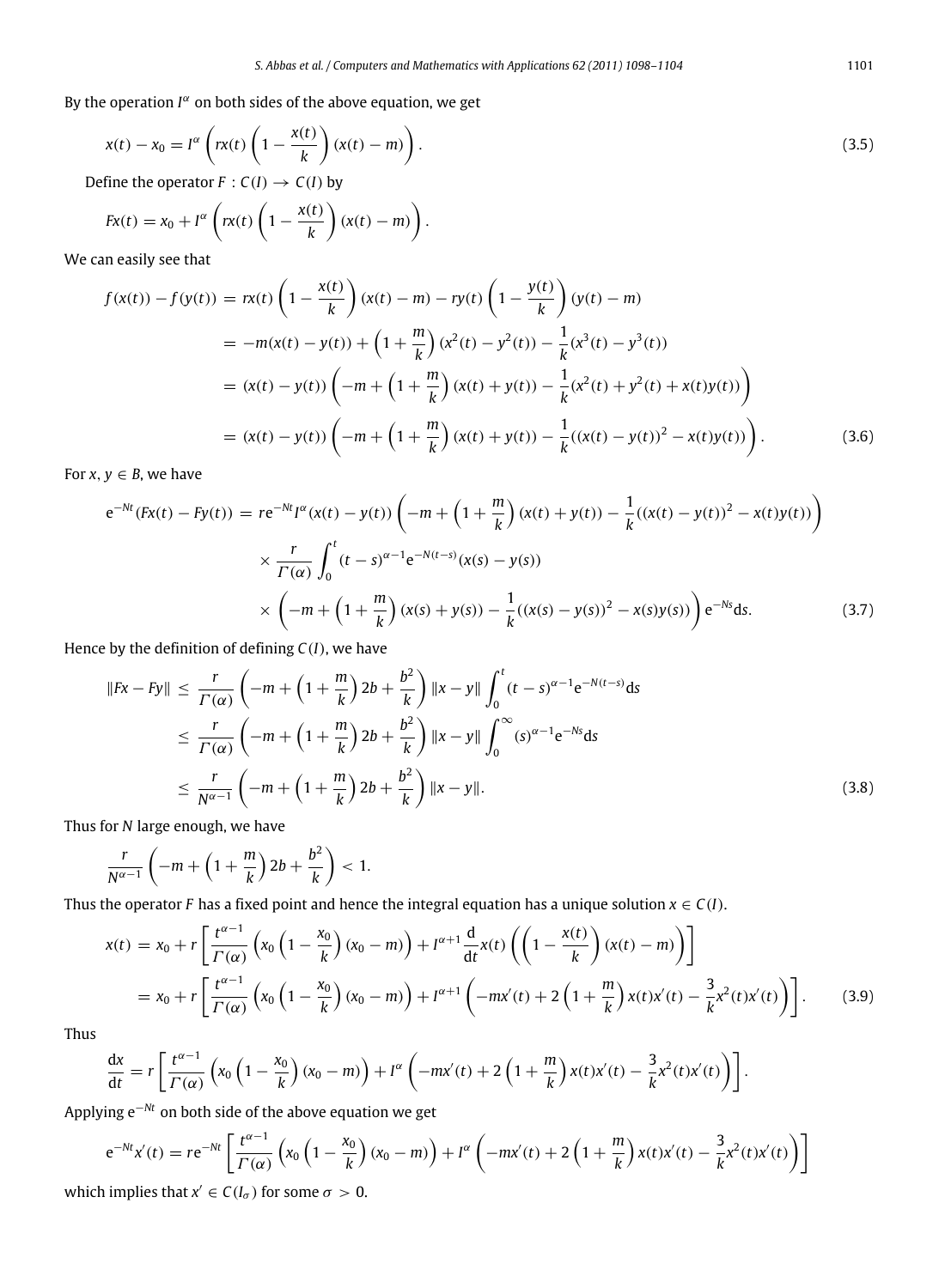Now we get

$$
\frac{dx}{dt} = \frac{d}{dt} I^{\alpha} f(x(t))
$$
\n
$$
I^{1-\alpha} \frac{dx}{dt} = I^{1-\alpha} \frac{d}{dt} I^{\alpha} f(x(t))
$$
\n
$$
I^{1-\alpha} \frac{dx}{dt} = \frac{d}{dt} I^{1-\alpha} I^{\alpha} f(x(t))
$$
\n
$$
\frac{d^{\alpha}x}{dt^{\alpha}} = \frac{d}{dt} I(f(x(t)))
$$
\n
$$
\frac{d^{\alpha}x}{dt^{\alpha}} = (f(x(t)))
$$
\n(3.10)

and

 $x(0) = x_0 + I^{\alpha}(f(x(t)))|_{t=0}$ 

which implies  $x(0) = x_0$ . Thus the problem [\(1.2\)](#page-0-5) is equivalent to corresponding integral equation [\(3.5\).](#page-3-0)  $\Box$ 

## <span id="page-4-0"></span>**4. Numerical methods and results**

In this section we use the Adams-type predictor–corrector method for the numerical simulations of nonlinear problems [\(1.1\)](#page-0-4) and [\(1.2\).](#page-0-5) This is a very effective tool to give numerical solutions of fractional order differential equations [\[5](#page-6-1)[,23,](#page-6-10)[24\]](#page-6-11). It may be used both for linear and for nonlinear problems. We first consider a nonlinear ordinary differential equation:

<span id="page-4-1"></span>
$$
\frac{dx(t)}{dt} = rx(t)(x(t) - m)\left(1 - \frac{x(t)}{K}\right),\tag{4.11}
$$

subjected to non-negative initial condition  $x_0 \ge 0$ . In equation the parameters '*r*', '*m*' and '*K*' are positive constants and satisfy the restriction  $m < K$ . One can easily prove that the solution of model  $(4.11)$  is always positive starting from a point in  $\mathbb{R}_+$  based upon the following result

$$
x(t) = x(0) \exp \left[ \int_0^t (x(s) - m) \left( 1 - \frac{x(s)}{K} \right) ds \right].
$$

This shows that  $\mathbb{R}_+$  is invariant manifold for model [\(4.11\).](#page-4-1) There are three equilibria for model [\(4.11\)](#page-4-1) lying on  $\mathbb{R}_+$  are  $x_1 = 0$ ,  $x_2 = m$  and  $x_3 = K$ . Among these three,  $x_2$  is always unstable,  $x_1$  is stable from right and all trajectories converge to  $x_3$  starting from the initial points  $x_0 > x_2$ . Depending upon initial conditions the asymptotic behavior of trajectories are as follows

$$
\lim_{t \to +\infty} x(t) = 0 \quad \text{for } 0 < x_0 < m,
$$
\n
$$
\lim_{t \to +\infty} x(t) = K \quad \text{for } x_0 > m, \text{ and } x_0 \neq K.
$$

Before proceeding further we are interested in looking at the numerical simulation results of Eq. [\(4.11\)](#page-4-1) for the chosen parameter values  $r = 0.5$ ,  $m = 1$  and  $K = 10$ . For a numerical simulation we have chosen  $\Delta t = 0.01$  and checked the limiting behavior of solution trajectories for different choices of initial conditions with (0, 15]. From [Fig. 1](#page-5-0) it is clear that the rate of convergence for the trajectories converging at  $x_3 = K$  are faster compared to the trajectories converging at  $x_1$ .

Now we consider the numerical solution of following fractional differential equation for different values of  $\alpha$  and starting from different initial conditions. We consider the specific equation

$$
\frac{d^{\alpha}x(t)}{dt^{\alpha}}=rx(t)(x(t)-1)\left(1-\frac{x(t)}{10}\right), \quad t>0,
$$

for positive  $\alpha$  and subjected to the initial condition  $x_0 > 0$ . We start our numerical simulation with  $\alpha = 0.5$ . Solution trajectories starting from an initial point  $x_0$  converge to '0' asymptotically for  $0 < x_0 < 1$ . On the other hand all trajectories converge rapidly to the equilibrium level  $x_3 = 10$  starting from different initial points satisfying the restriction  $x_0 > 1$ . Hence the domain of attraction for  $x_1 = 0$  is  $x < 1$  and that of  $x_3 = 10$  is  $x > 1$ . Further, time required to reach the vanishing equilibrium point  $x_1 = 0$  is more than that required to reach  $x_3 = 10$ . [Fig. 1](#page-5-0) clearly depicts the fact that all trajectories reached  $x_3 = 10$  within the time interval [0, 2] but the trajectory starting from  $x(0) = 0.5$  is unable to reach the locally stable equilibrium  $x_1 = 0$  even within the time interval [0, 3]. Thus we can conclude that the rate of convergence of solution trajectories to different steady states are not same for a fractional order differential equation rather it depends upon the initial point. A similar type of simulation with  $\alpha = 0.8$  is presented in [Fig. 2.](#page-5-1) Now it is clear that the magnitude of  $\alpha$  is also a crucial parameter behind the convergence of solution trajectories to various equilibrium points.

Next we consider how the rate of convergence of solution trajectories towards their steady state depend upon the magnitude of  $\alpha$ . We fix the initial condition at  $x_0 = 8$  and perform the numerical simulation for  $\alpha = 0.5$ ,  $\alpha = 0.75$  and  $\alpha = 1$ . Simulation results are presented in [Fig. 3](#page-5-2) and it is clear that the time required for the convergence of solution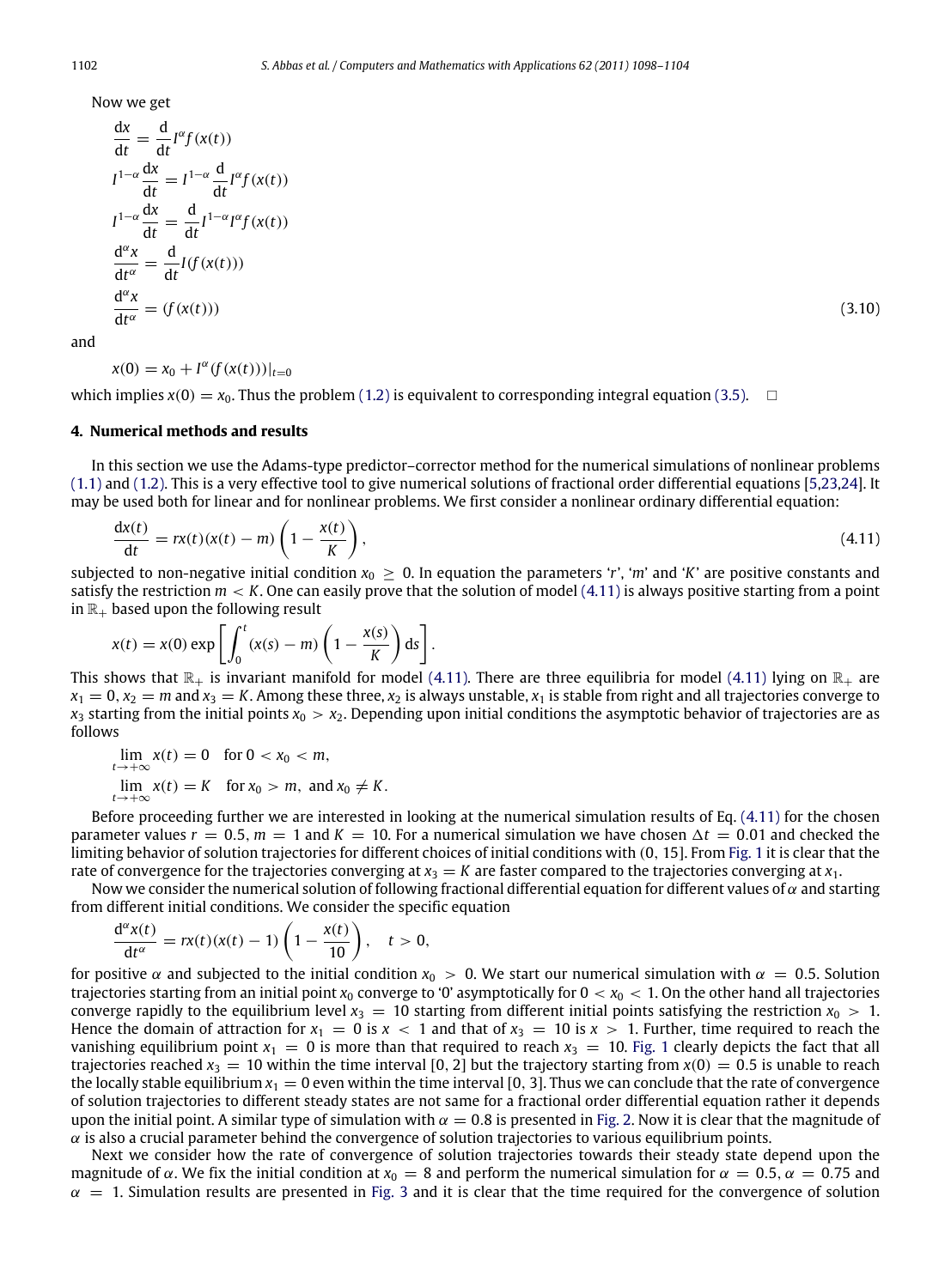<span id="page-5-0"></span>

<span id="page-5-1"></span>**Fig. 1.** Numerical simulation results of ordinary differential equation model. Green line and red line correspond to stable steady state  $x_3 = 10$  and unstable steady state  $x_2 = 1$  respectively. Trajectories starting from  $x_0 > 1$  all converge to  $x_3$ . The trajectory starting from  $x_0 = 0.5$  converges to  $x_1 = 0$ . (For interpretation of the references to colour in this figure legend, the reader is referred to the web version of this article.)



<span id="page-5-2"></span>**Fig. 2.** Time evolution of solution trajectories starting from different initial conditions for  $\alpha = 0.8$ .



**Fig. 3.** Solution trajectories converging to  $x_3 = 10$  starting from  $x_0 = 8$  and different values of  $\alpha$ ,  $\alpha = 0.5$  (red curve);  $\alpha = 0.75$  (green curve); and  $\alpha = 1$ (blue curve). (For interpretation of the references to colour in this figure legend, the reader is referred to the web version of this article.)

trajectories to the stable steady-state  $x_3 = 10$  increases with the decreasing magnitude of  $\alpha$ . The time required for convergence to the steady-state  $x_3$  not only varies with  $\alpha$  it also depends upon the initial conditions. To illustrate this issue in [Fig. 4](#page-6-12) we have plotted the time required to reach  $x_3$  by the solution trajectories starting from  $x_0 = 8$  for different values of  $\alpha \in [0.8, 1]$ . As there are no transient oscillations for the solution trajectories before reaching the steady-state  $x_3 = 10$ , we have calculated the time point  $t_f$  such that  $|x(t_f)-x_3|< 10^{-8}$ . In [Fig. 4](#page-6-12) we have plotted  $t_f$  (correct up to 8th places of decimals) for a range of values of  $\alpha$  appearing as the range of  $\alpha$  along the horizontal axis. It is clear that the time taken to reach the steady-state  $x_3 = 10$  deceases gradually with the increasing magnitude of  $\alpha$ .

Finally we consider the time required to converge to the steady-state  $x_3 = 10$  starting from a range of initial conditions  $(x_0 \in [7, 9]$  and for a fixed value of  $\alpha = 0.9$ . A plot of  $t_f$  against  $x_0$  is presented in [Fig. 5.](#page-6-13) Here we like to remark that the distance of initial point from equilibrium level as well as the fractional order of the differential equation have significant impacts on the time required to converge to the equilibrium level.

### **Acknowledgements**

The authors would like to thank the anonymous reviewers for their careful reading and suggestions which helped to improve the manuscript significantly.